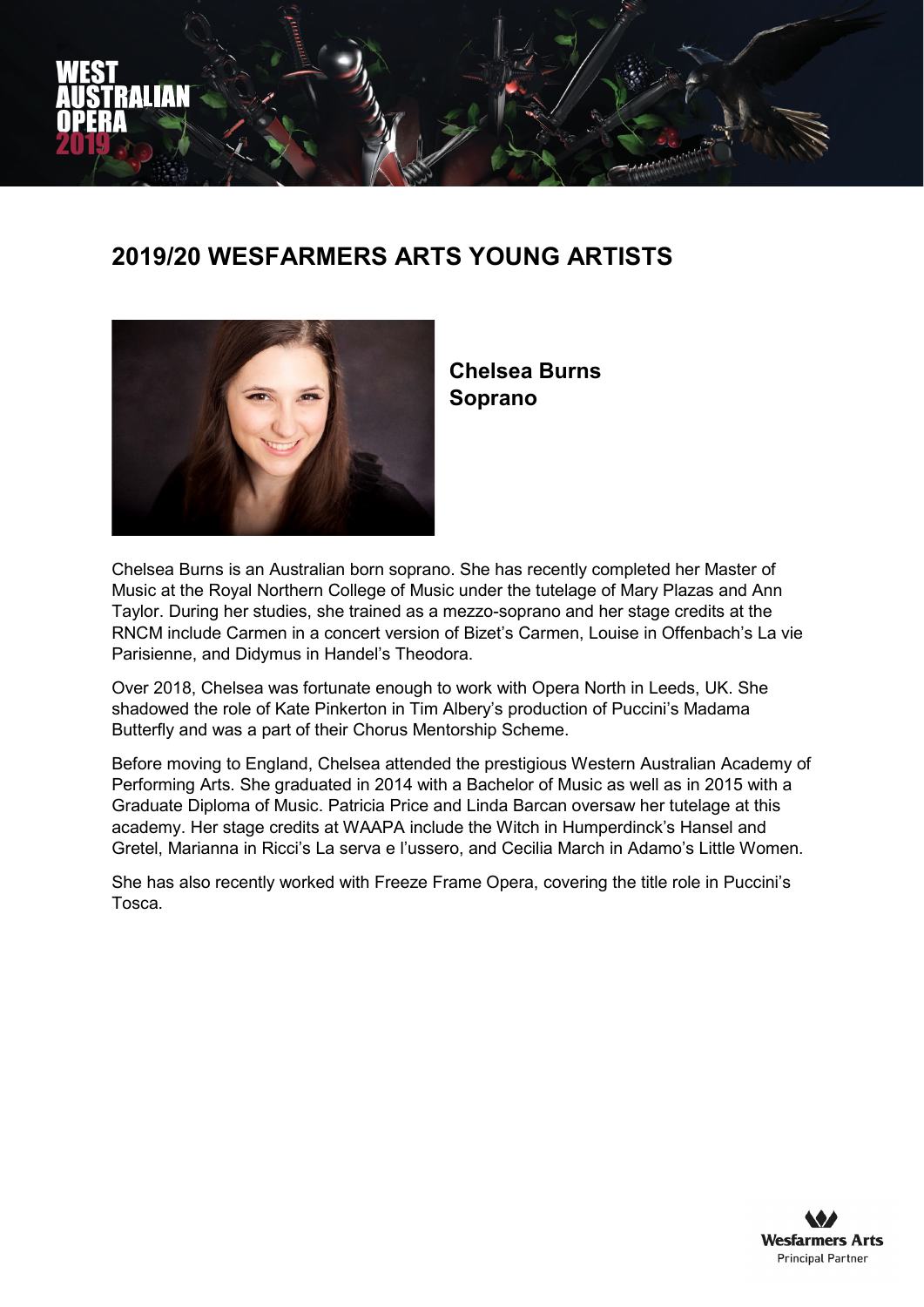



**Brianna Louwen Soprano**

Brianna Louwen is a Soprano from Perth, Western Australia. She holds a Bachelor of Music from the University of Western Australia under Megan Sutton and a Masters in Solo Voice Ensemble Singing from the University of York in the UK under Robert Hollingworth and Susan Young. Brianna is establishing herself as a professional Solo and Consort Singer in Perth and sings with the St George's Cathedral Choir and Consort, The Giovanni Consort and the Choirs of St George's College, UWA.

As a soloist with St George's Cathedral, Brianna has been featured in Bach's St Matthew Passion, St John Passion, Mozart's Coronation Mass, Aaron Copland's In the Beginning, and has sung the role of 'First Woman' in Handel's Solomon. Brianna is a regular soloist with the newly formed Australian Baroque, and earlier this year featured on an ABC recording of Schütz's Singet Dem Herrn and Buxtehude's Mein Herz ist Bereit. Brianna has been featured as soloist with the West Australian Symphony Orchestra on a number of occasions including Maximus Musicus joins the Choir and the BBC Planet Earth II Arena Tour. In the UK she sung as soloist in Mozart's Requiem with the Royal Northern Sinfonia and toured the UK and Italy with I Fagiolini under Robert Hollingworth.

Brianna has worked extensively in education, as a Teaching Artist with the West Australian Symphony Orchestra, and the Assistant Choir Director of St George's College, UWA. She has been Vocal Coach for the Perth Choral Institute, Oxford and Cambridge Singing Schools and the National Youth Choir of Australia.

In 2016 Brianna was the recipient of a Young Person and the Arts International Travelling Scholarship from the Department of Culture and the Arts, which made study in the UK Possible. Also in 2016 she won the prestigious Fremantle Aria Competition. In 2018 and 2019 she was a finalist in the Royal Melbourne Philharmonic Oratorio Competition. From 2018 Brianna became a member of the West Australian Opera Chorus and in 2019/20 she is delighted to be a Young Artist with West Australian Opera.

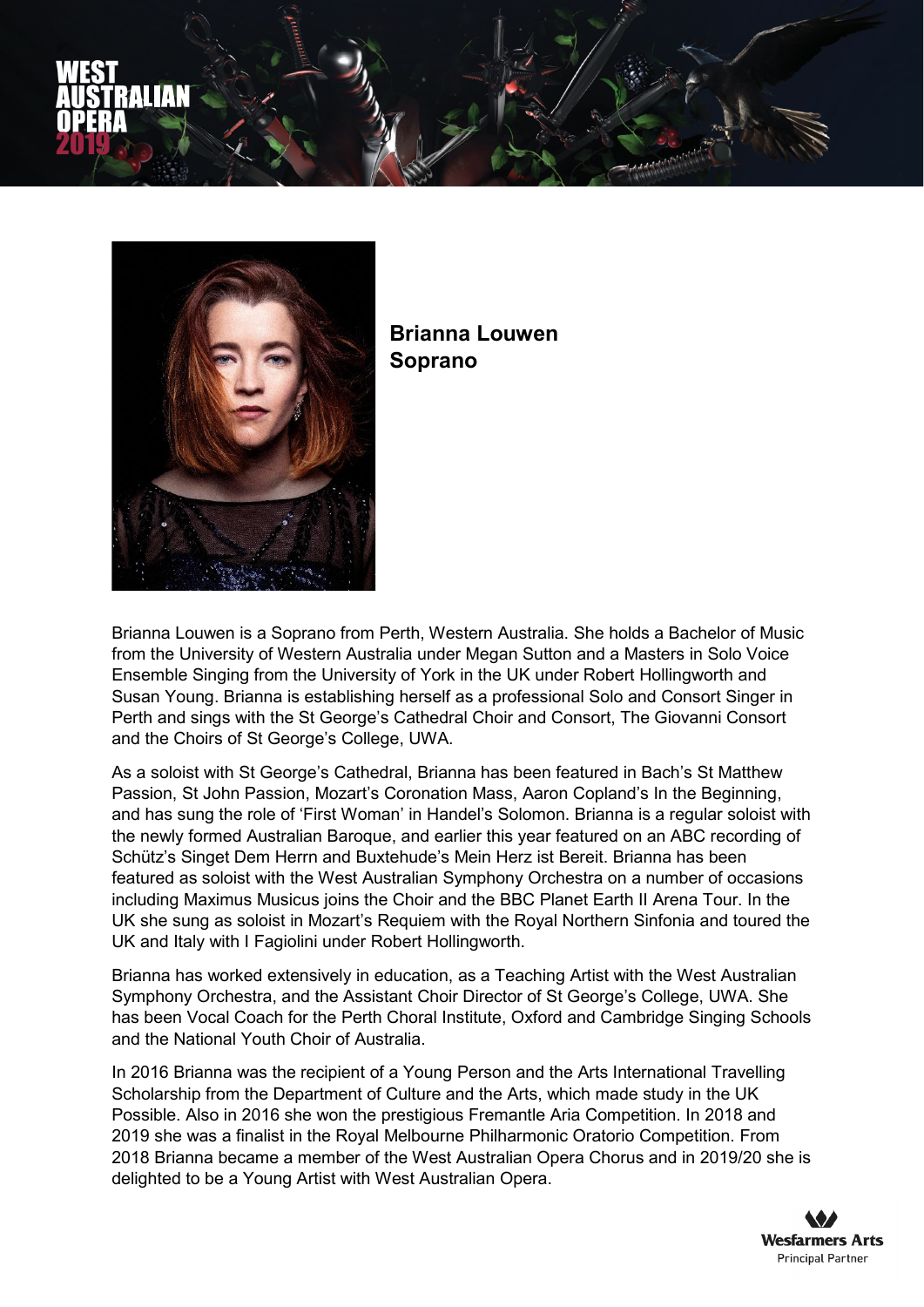



**Chelsea Kluga Mezzo**

Chelsea Kluga made her professional debut as the Woodpecker with West Australian Opera in the 2018 production of The Cunning Little Vixen and has been a chorus member since 2017. Completing her Masters of Music at Mannes College in New York City, she was the recipient of the Dame Joan Sutherland Scholarship and a finalist for the Marin Alsop Entrepreneurship Award(2016). During her time at Mannes as part of the apprentice studio she performed as Olga (Eugene Onegin), Marcellina (Le Nozze di Figaro), the Third Lady (Die Zauberflöte) and Idamante (Idomeneo).

Chelsea attended the Western Australian Academy of Performing Arts where she completed a Graduate Diploma and Bachelor of Music for voice, and prior to this a Bachelor of Music for clarinet. She was awarded the V.H Cooper prize during her first year and throughout her time at the academy roles included Meg in Little Women and Clorinda in Il Combattimento di Tancredi e Clorinda. Before switching her major from clarinet to voice, Chelsea was a member of the Australian International Symphony Orchestra Institute (AISOI) and the Western Australia Youth Orchestra (WAYO).

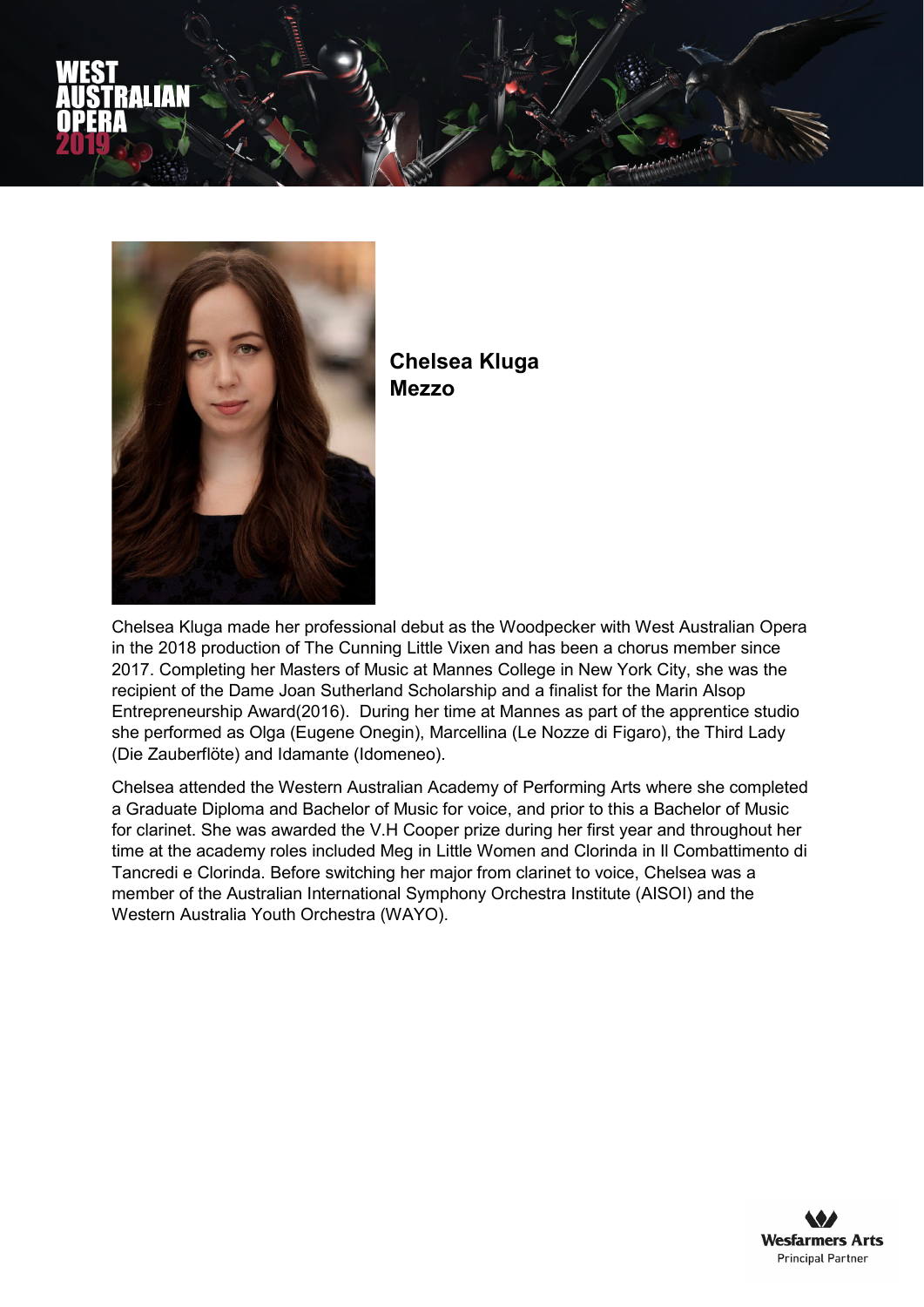



**Matthew Dixon Baritone**

Matthew is a 24-year-old baritone from Perth, currently studying on a scholarship with Robert Dean at the Guildhall School of Music and Drama (GSMD).

Also an avid pianist, Matthew was the recipient of the Silver Anniversary Prize for the Evelyn and Ralph Thompson Scholarship and also the winner of the Royal Overseas League Singing Competition and a semi-finalist in this year's IFAC Australian Singing Competition (winning the Tinkler Trust Award).

In 2018/19 Matthew has performed the roles of Don Giovanni, Belcore (L'elisir d'amore) and Billy Budd at GSMD also debuting at Wigmore Hall in a Schubertiade with Graham Johnson. He debuted the role of Motor Cop in Dead Man Walking for the UK premiere opposite Joyce Didonato.

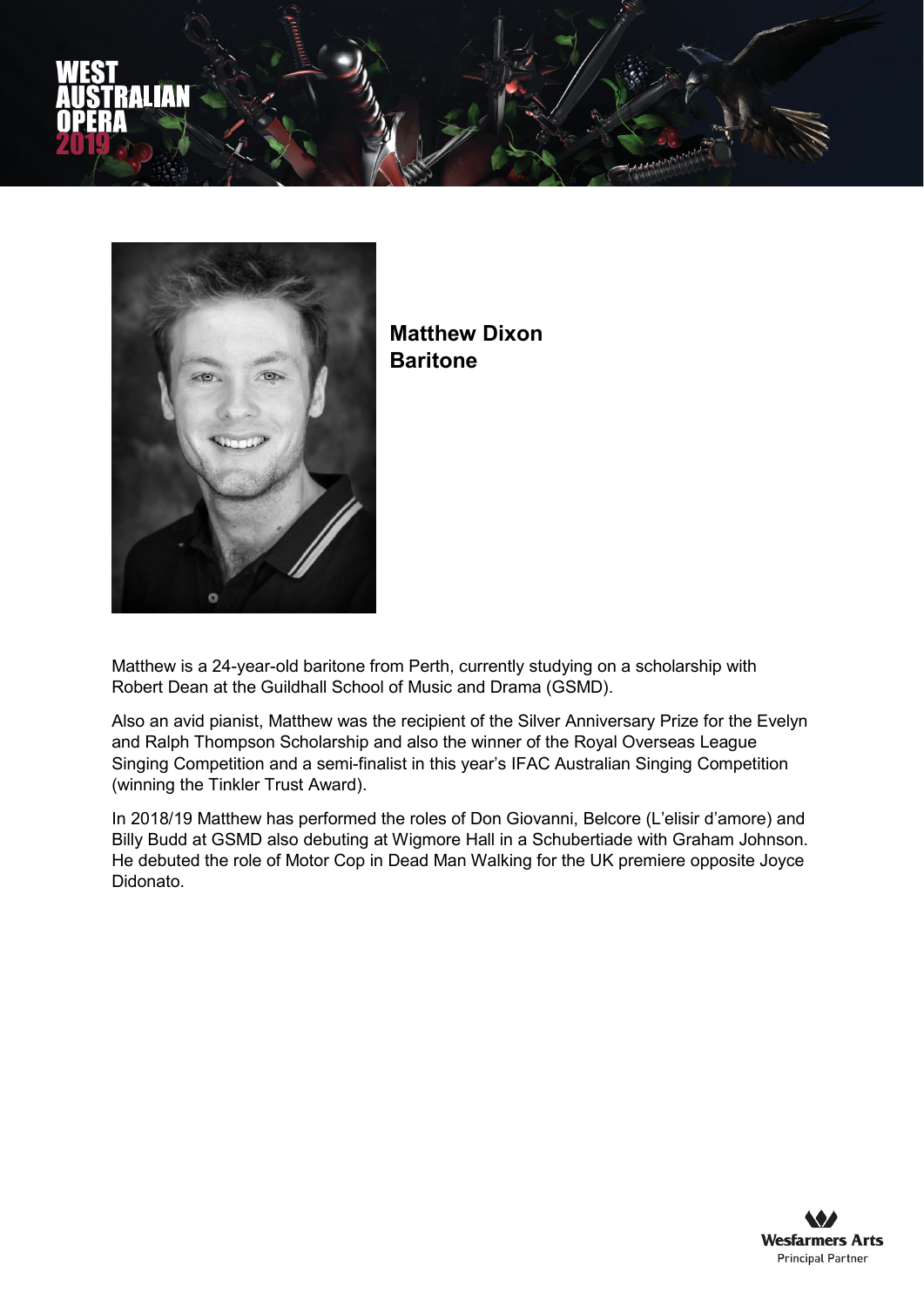



## **Lachlann Lawton Baritone**

Lachlann Lawton is a Western Australian baritone who started his singing career in Bunbury. Singing in musicals and in school choirs at a young age.

Lachlann completed a Masters of Music at the Royal Northern College of Music (RNCM) in Manchester, England and studied with esteemed baritone Quentin Hayes. At the RNCM Lachlann performed the roles of The Pilgrim (The Pilgrims Progress), Marco and cover Gianni Schicchi (Gianni Schicchi), Peter (Hansel and Gretel) and Escamillo (Carmen)

Lachlann completed a Bachelor of Music in Classical Performance and a Graduate Diploma of Music at the Western Australian Academy of Performing Arts (WAAPA) under the teaching of both Patricia Price and Michael Lewis. Whilst at WAAPA, he performed the roles of Giorgio (La serva e l'ussero), Professor Bhear (Little Women), Peter (Hansel and Gretel), Demetrius (A Midsummer Night's Dream), and Sid (Albert Herring).

In 2017, Lachlann was a member of the Western Australian Opera chorus, and also performed the role of Schaunard (La boheme) with Freeze Frame Opera.

Lachlann is also a fitness enthusiast and will be commencing a course to gain a certificate in personal training so he can help other opera singers stay physically fit, and avoid tension with specific workouts designed by himself.

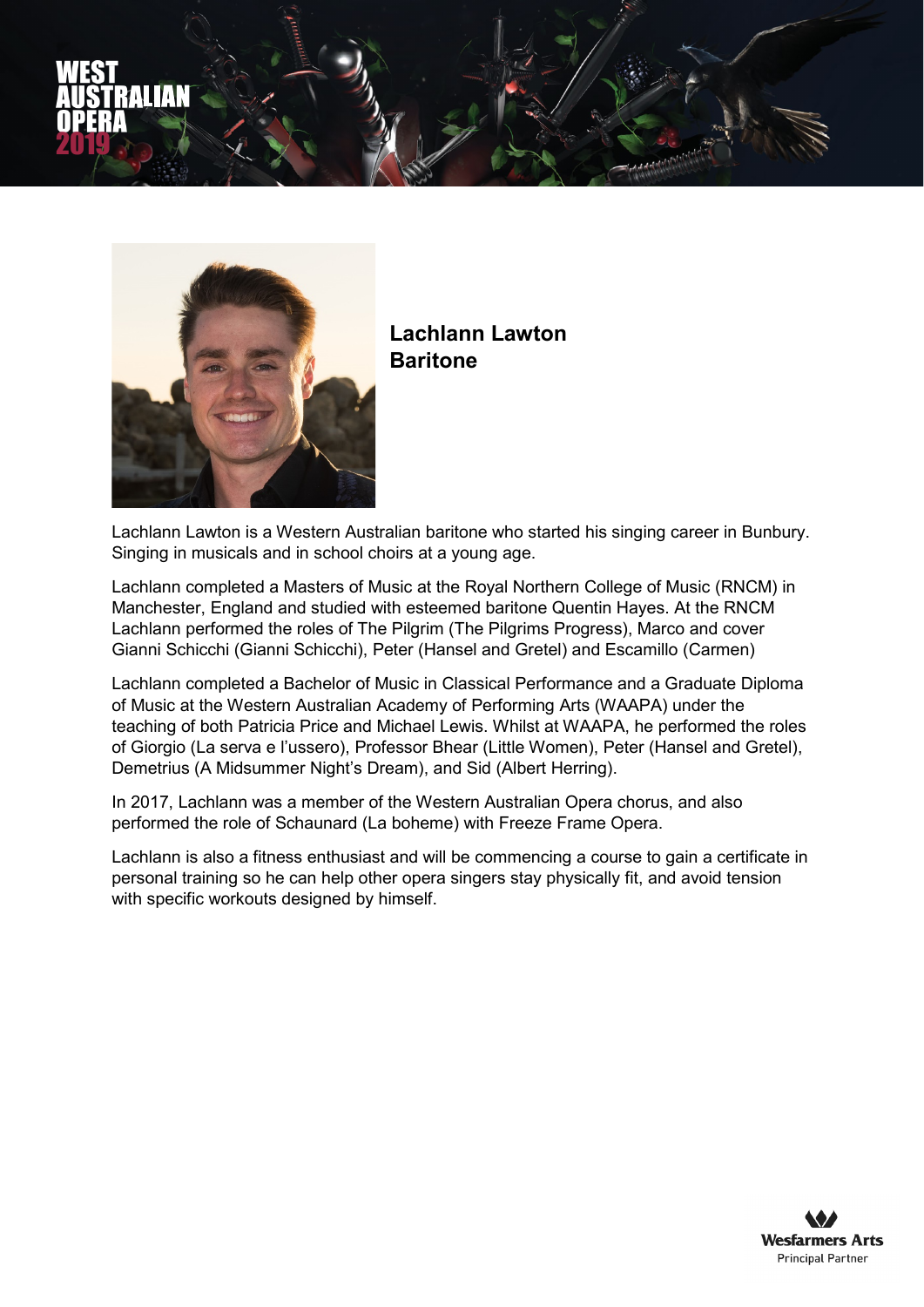



**Adrian Soares Pianist**

Adrian Soares recently completed his piano studies at UWA with First Class Honours, under the tutelage of Graeme Gilling. While at UWA, he was awarded the prestigious Tunley Music Scholarship, and was a recipient of the VOSE Memorial Concerto Prize, Waveney Wansborough Memorial Prize and Flora Bunning Chamber Music Prize. Adrian has also performed with WASO as a casual musician and as a soloist performing Ravel's Piano Concerto in G. He currently works as both piano teacher and accompanist for Iona Presentation College and Mercedes College, whilst also working as a freelance performer and accompanist for many ensembles and soloists in Perth, including WA Youth Orchestra, Fremantle Women's Choir, and Irwin Street Collective at UWA. When not playing piano, Adrian also sings with VOYCES, Giovanni Consort, and the National Youth Choir of Australia.